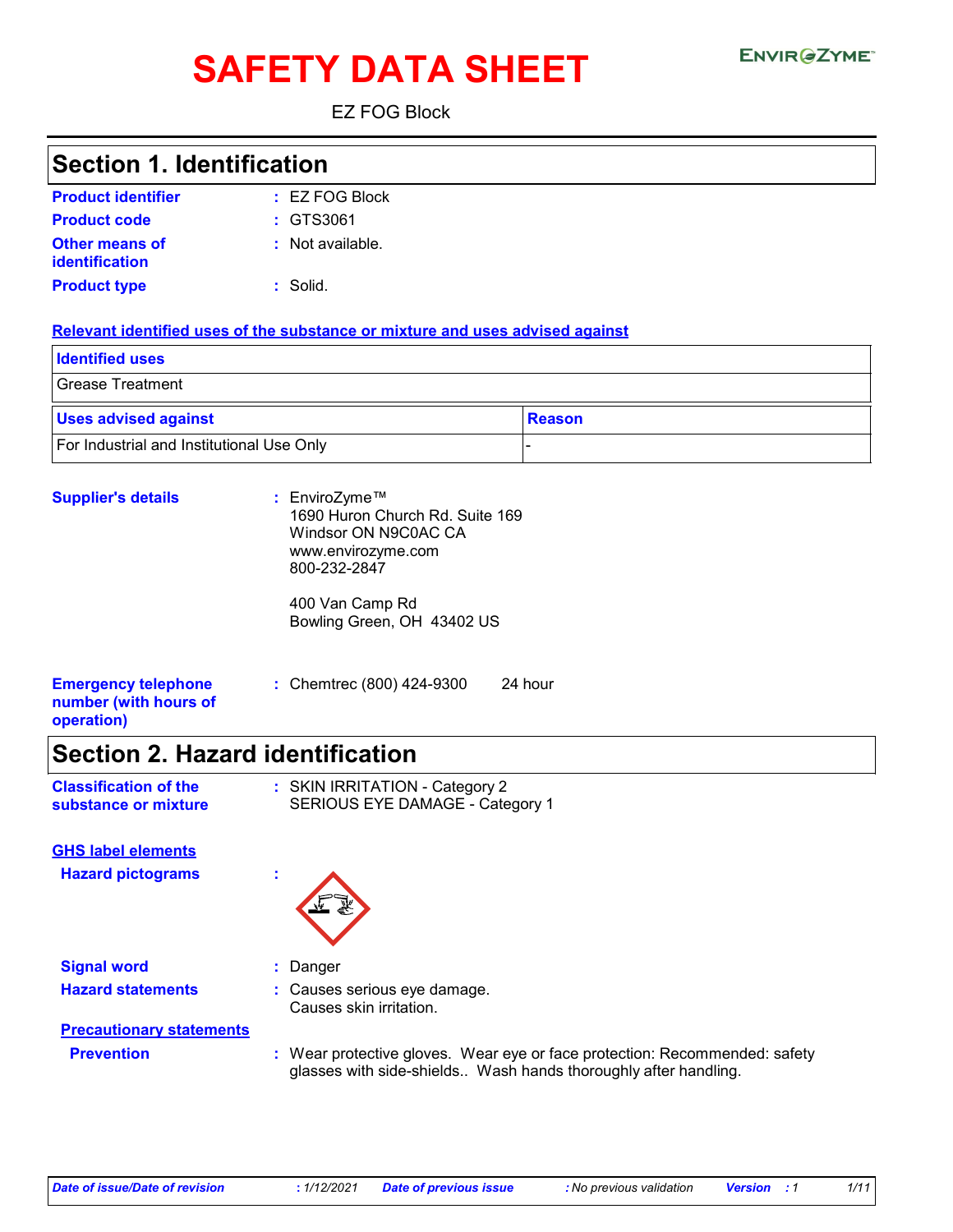### **Section 2. Hazard identification**

| <b>Response</b> | : IF ON SKIN: Wash with plenty of soap and water. Take off contaminated clothing<br>and wash it before reuse. If skin irritation occurs: Get medical attention. IF IN<br>EYES: Rinse cautiously with water for several minutes. Remove contact lenses, if<br>present and easy to do. Continue rinsing. Immediately call a POISON CENTER or<br>physician. |
|-----------------|----------------------------------------------------------------------------------------------------------------------------------------------------------------------------------------------------------------------------------------------------------------------------------------------------------------------------------------------------------|
| <b>Storage</b>  | : Not applicable.                                                                                                                                                                                                                                                                                                                                        |
| <b>Disposal</b> | : Not applicable.                                                                                                                                                                                                                                                                                                                                        |

### **Section 3. Composition/information on ingredients**

| <b>Substance/mixture</b> | : Mixture        |
|--------------------------|------------------|
| <b>Other means of</b>    | : Not available. |
| <b>identification</b>    |                  |

| <b>Ingredient name</b>                                       | $%$ (w/w) | <b>CAS</b> number |
|--------------------------------------------------------------|-----------|-------------------|
| Benzenesulfonic acid, C10-13-alkyl derivatives, sodium salts | $10 - 20$ | 68411-30-3        |
| Amides, coco, N-(hydroxyethyl)                               | $5 - 10$  | 68140-00-1        |
| magnesium distearate                                         | በ 1 - 1   | 557-04-0          |

**There are no additional ingredients present which, within the current knowledge of the supplier and in the concentrations applicable, are classified as hazardous to health or the environment and hence require reporting in this section.**

**Occupational exposure limits, if available, are listed in Section 8.**

### **Section 4. First-aid measures**

#### **Description of necessary first aid measures**

| <b>Eye contact</b>  | : Get medical attention immediately. Call a poison center or physician. Immediately<br>flush eyes with plenty of water, occasionally lifting the upper and lower eyelids.<br>Check for and remove any contact lenses. Continue to rinse for at least 10 minutes.<br>Chemical burns must be treated promptly by a physician.                                                                                                                                                                                                                                                                                                                                                                                                                                                                                                                                              |
|---------------------|--------------------------------------------------------------------------------------------------------------------------------------------------------------------------------------------------------------------------------------------------------------------------------------------------------------------------------------------------------------------------------------------------------------------------------------------------------------------------------------------------------------------------------------------------------------------------------------------------------------------------------------------------------------------------------------------------------------------------------------------------------------------------------------------------------------------------------------------------------------------------|
| <b>Inhalation</b>   | : Get medical attention immediately. Call a poison center or physician. Remove<br>victim to fresh air and keep at rest in a position comfortable for breathing. If it is<br>suspected that fumes are still present, the rescuer should wear an appropriate mask<br>or self-contained breathing apparatus. If not breathing, if breathing is irregular or if<br>respiratory arrest occurs, provide artificial respiration or oxygen by trained personnel.<br>It may be dangerous to the person providing aid to give mouth-to-mouth<br>resuscitation. If unconscious, place in recovery position and get medical attention<br>immediately. Maintain an open airway. Loosen tight clothing such as a collar, tie,<br>belt or waistband.                                                                                                                                    |
| <b>Skin contact</b> | : Get medical attention immediately. Call a poison center or physician. Flush<br>contaminated skin with plenty of water. Remove contaminated clothing and shoes.<br>Wash contaminated clothing thoroughly with water before removing it, or wear<br>gloves. Continue to rinse for at least 10 minutes. Chemical burns must be treated<br>promptly by a physician. Wash clothing before reuse. Clean shoes thoroughly<br>before reuse.                                                                                                                                                                                                                                                                                                                                                                                                                                    |
| <b>Ingestion</b>    | : Get medical attention immediately. Call a poison center or physician. Wash out<br>mouth with water. Remove dentures if any. Remove victim to fresh air and keep at<br>rest in a position comfortable for breathing. If material has been swallowed and the<br>exposed person is conscious, give small quantities of water to drink. Stop if the<br>exposed person feels sick as vomiting may be dangerous. Do not induce vomiting<br>unless directed to do so by medical personnel. If vomiting occurs, the head should<br>be kept low so that vomit does not enter the lungs. Chemical burns must be treated<br>promptly by a physician. Never give anything by mouth to an unconscious person.<br>If unconscious, place in recovery position and get medical attention immediately.<br>Maintain an open airway. Loosen tight clothing such as a collar, tie, belt or |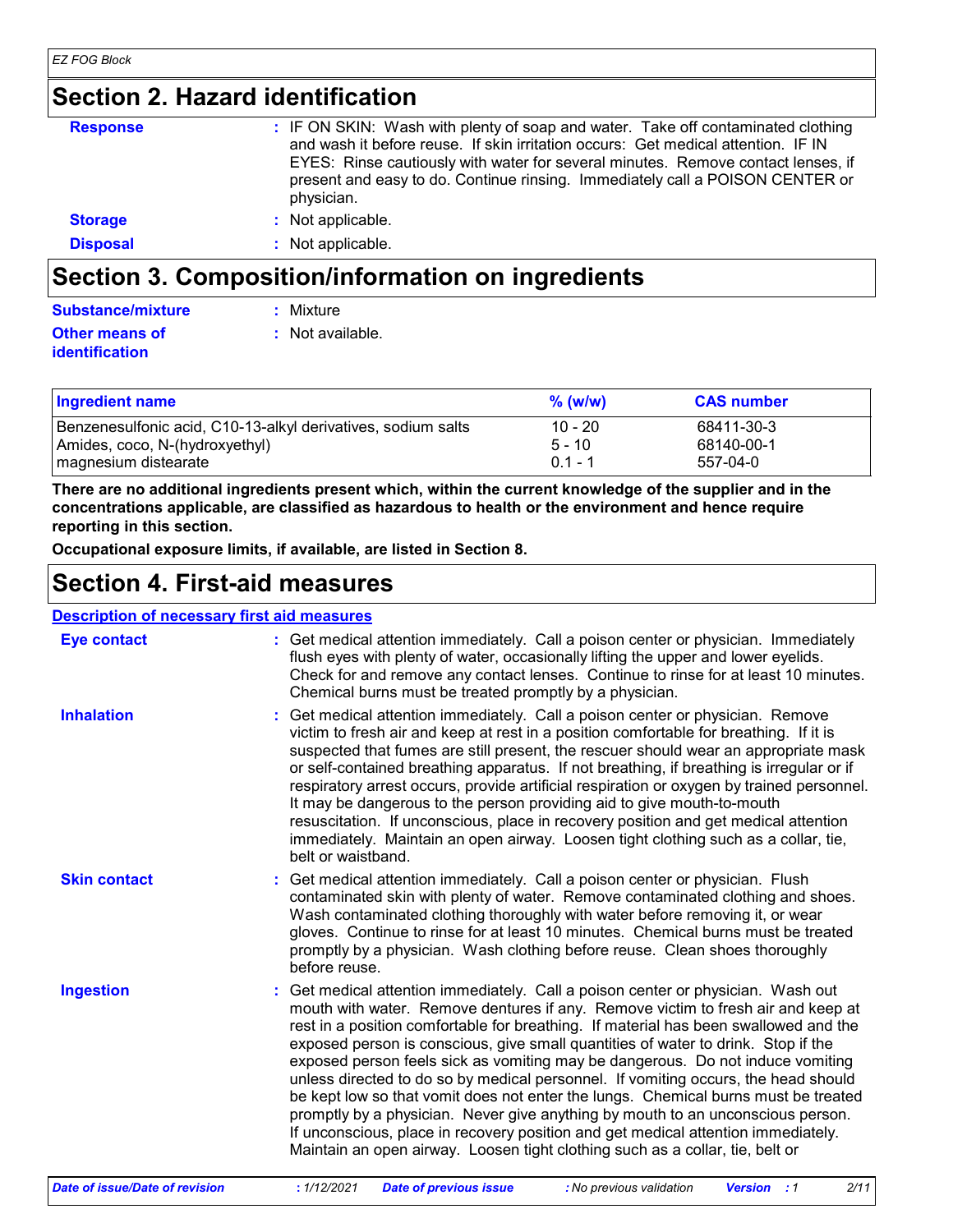### **Section 4. First-aid measures**

waistband.

| <b>Most important symptoms/effects, acute and delayed</b> |                                                                                                                                                                                                                                                                                                                                                                                                                 |
|-----------------------------------------------------------|-----------------------------------------------------------------------------------------------------------------------------------------------------------------------------------------------------------------------------------------------------------------------------------------------------------------------------------------------------------------------------------------------------------------|
| <b>Potential acute health effects</b>                     |                                                                                                                                                                                                                                                                                                                                                                                                                 |
| <b>Eye contact</b>                                        | : Causes serious eye damage.                                                                                                                                                                                                                                                                                                                                                                                    |
| <b>Inhalation</b>                                         | : No known significant effects or critical hazards.                                                                                                                                                                                                                                                                                                                                                             |
| <b>Skin contact</b>                                       | : Causes skin irritation.                                                                                                                                                                                                                                                                                                                                                                                       |
| <b>Ingestion</b>                                          | : No known significant effects or critical hazards.                                                                                                                                                                                                                                                                                                                                                             |
| <b>Over-exposure signs/symptoms</b>                       |                                                                                                                                                                                                                                                                                                                                                                                                                 |
| <b>Eye contact</b>                                        | : Adverse symptoms may include the following:<br>pain<br>watering<br>redness                                                                                                                                                                                                                                                                                                                                    |
| <b>Inhalation</b>                                         | : No specific data.                                                                                                                                                                                                                                                                                                                                                                                             |
| <b>Skin contact</b>                                       | : Adverse symptoms may include the following:<br>pain or irritation<br>redness<br>blistering may occur                                                                                                                                                                                                                                                                                                          |
| <b>Ingestion</b>                                          | : Adverse symptoms may include the following:<br>stomach pains                                                                                                                                                                                                                                                                                                                                                  |
|                                                           | Indication of immediate medical attention and special treatment needed, if necessary                                                                                                                                                                                                                                                                                                                            |
| <b>Notes to physician</b>                                 | : Treat symptomatically. Contact poison treatment specialist immediately if large<br>quantities have been ingested or inhaled.                                                                                                                                                                                                                                                                                  |
| <b>Specific treatments</b>                                | : No specific treatment.                                                                                                                                                                                                                                                                                                                                                                                        |
| <b>Protection of first-aiders</b>                         | : No action shall be taken involving any personal risk or without suitable training. If it<br>is suspected that fumes are still present, the rescuer should wear an appropriate<br>mask or self-contained breathing apparatus. It may be dangerous to the person<br>providing aid to give mouth-to-mouth resuscitation. Wash contaminated clothing<br>thoroughly with water before removing it, or wear gloves. |

**See toxicological information (Section 11)**

# **Section 5. Fire-fighting measures**

| <b>Extinguishing media</b>                             |                                                                                                                                                                                                     |
|--------------------------------------------------------|-----------------------------------------------------------------------------------------------------------------------------------------------------------------------------------------------------|
| <b>Suitable extinguishing</b><br>media                 | : Use an extinguishing agent suitable for the surrounding fire.                                                                                                                                     |
| Unsuitable extinguishing<br>media                      | : None known.                                                                                                                                                                                       |
| <b>Specific hazards arising</b><br>from the chemical   | : No specific fire or explosion hazard.                                                                                                                                                             |
| <b>Hazardous thermal</b><br>decomposition products     | Decomposition products may include the following materials:<br>carbon dioxide<br>carbon monoxide<br>halogenated compounds<br>metal oxide/oxides                                                     |
| <b>Special protective actions</b><br>for fire-fighters | : Promptly isolate the scene by removing all persons from the vicinity of the incident if<br>there is a fire. No action shall be taken involving any personal risk or without<br>suitable training. |
| Date of issue/Date of revision                         | 3/11<br>: 1/12/2021<br><b>Date of previous issue</b><br>: No previous validation<br><b>Version</b><br>:1                                                                                            |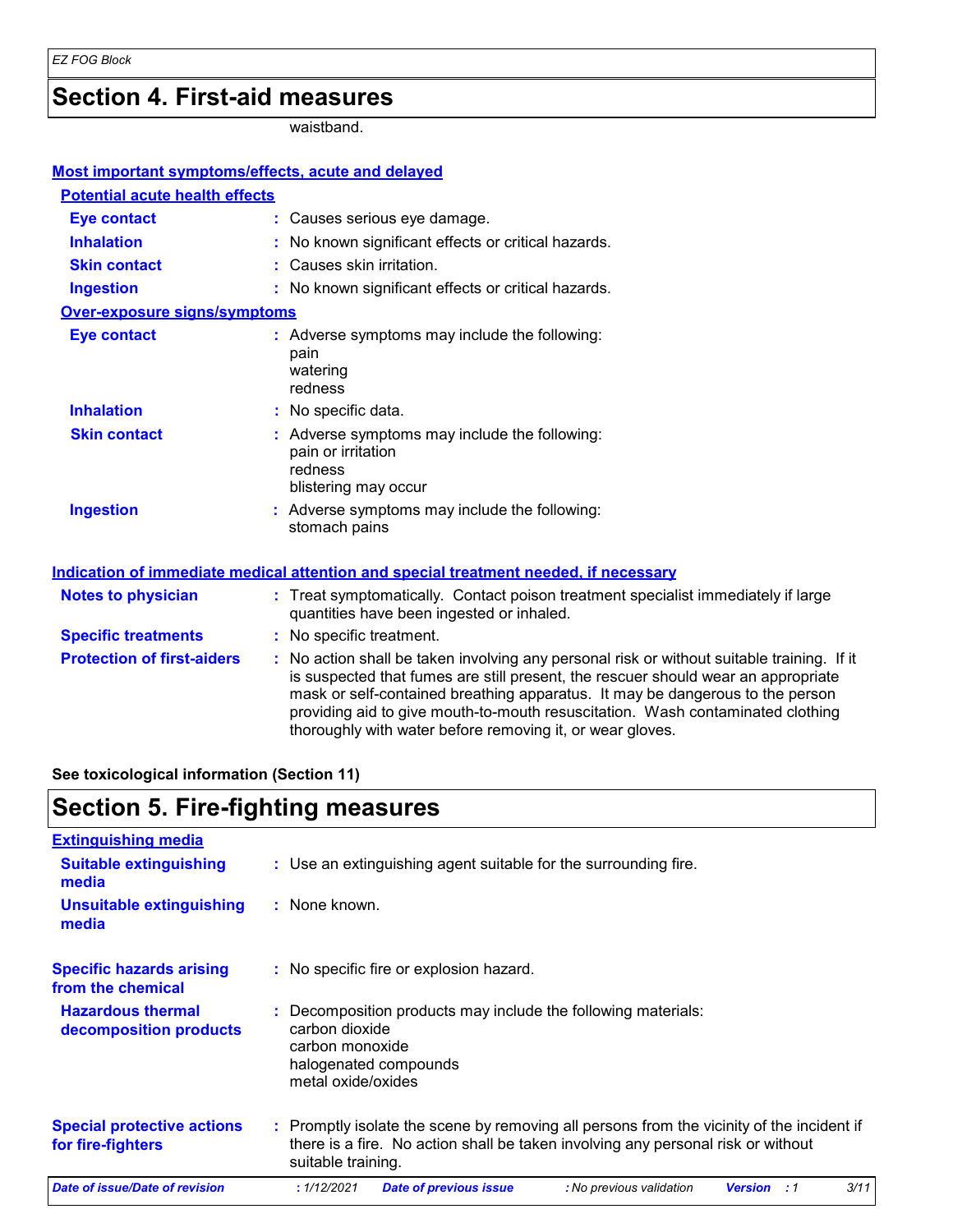### **Section 5. Fire-fighting measures**

**Special protective equipment for fire-fighters** Fire-fighters should wear appropriate protective equipment and self-contained **:** breathing apparatus (SCBA) with a full face-piece operated in positive pressure mode.

### **Section 6. Accidental release measures**

|                                                              | <b>Personal precautions, protective equipment and emergency procedures</b>                                                                                                                                                                                                                                                                                                                                                                         |
|--------------------------------------------------------------|----------------------------------------------------------------------------------------------------------------------------------------------------------------------------------------------------------------------------------------------------------------------------------------------------------------------------------------------------------------------------------------------------------------------------------------------------|
| For non-emergency<br>personnel                               | : No action shall be taken involving any personal risk or without suitable training.<br>Evacuate surrounding areas. Keep unnecessary and unprotected personnel from<br>entering. Do not touch or walk through spilled material. Provide adequate<br>ventilation. Wear appropriate respirator when ventilation is inadequate. Put on<br>appropriate personal protective equipment.                                                                  |
| For emergency responders                                     | : If specialized clothing is required to deal with the spillage, take note of any<br>information in Section 8 on suitable and unsuitable materials. See also the<br>information in "For non-emergency personnel".                                                                                                                                                                                                                                  |
| <b>Environmental precautions</b>                             | : Avoid dispersal of spilled material and runoff and contact with soil, waterways,<br>drains and sewers. Inform the relevant authorities if the product has caused<br>environmental pollution (sewers, waterways, soil or air).                                                                                                                                                                                                                    |
| <b>Methods and materials for containment and cleaning up</b> |                                                                                                                                                                                                                                                                                                                                                                                                                                                    |
| <b>Small spill</b>                                           | : Move containers from spill area. Avoid dust generation. Using a vacuum with<br>HEPA filter will reduce dust dispersal. Place spilled material in a designated,<br>labeled waste container. Dispose of via a licensed waste disposal contractor.                                                                                                                                                                                                  |
| <b>Large spill</b>                                           | : Move containers from spill area. Approach release from upwind. Prevent entry into<br>sewers, water courses, basements or confined areas. Avoid dust generation. Do<br>not dry sweep. Vacuum dust with equipment fitted with a HEPA filter and place in a<br>closed, labeled waste container. Dispose of via a licensed waste disposal<br>contractor. Note: see Section 1 for emergency contact information and Section 13<br>for waste disposal. |

# **Section 7. Handling and storage**

| <b>Precautions for safe handling</b>                                             |                                                                                                                                                                                                                                                                                                                                                                                                                                                                                                                                                                                                     |
|----------------------------------------------------------------------------------|-----------------------------------------------------------------------------------------------------------------------------------------------------------------------------------------------------------------------------------------------------------------------------------------------------------------------------------------------------------------------------------------------------------------------------------------------------------------------------------------------------------------------------------------------------------------------------------------------------|
| <b>Protective measures</b>                                                       | : Put on appropriate personal protective equipment (see Section 8). Do not get in<br>eyes or on skin or clothing. Do not ingest. If during normal use the material<br>presents a respiratory hazard, use only with adequate ventilation or wear<br>appropriate respirator. Keep in the original container or an approved alternative<br>made from a compatible material, kept tightly closed when not in use. Empty<br>containers retain product residue and can be hazardous. Do not reuse container.                                                                                              |
| <b>Advice on general</b><br>occupational hygiene                                 | : Eating, drinking and smoking should be prohibited in areas where this material is<br>handled, stored and processed. Workers should wash hands and face before<br>eating, drinking and smoking. Remove contaminated clothing and protective<br>equipment before entering eating areas. See also Section 8 for additional<br>information on hygiene measures.                                                                                                                                                                                                                                       |
| <b>Conditions for safe storage,</b><br>including any<br><b>incompatibilities</b> | : Store in accordance with local regulations. Store in original container protected<br>from direct sunlight in a dry, cool and well-ventilated area, away from incompatible<br>materials (see Section 10) and food and drink. Store locked up. Keep container<br>tightly closed and sealed until ready for use. Containers that have been opened<br>must be carefully resealed and kept upright to prevent leakage. Do not store in<br>unlabeled containers. Use appropriate containment to avoid environmental<br>contamination. See Section 10 for incompatible materials before handling or use. |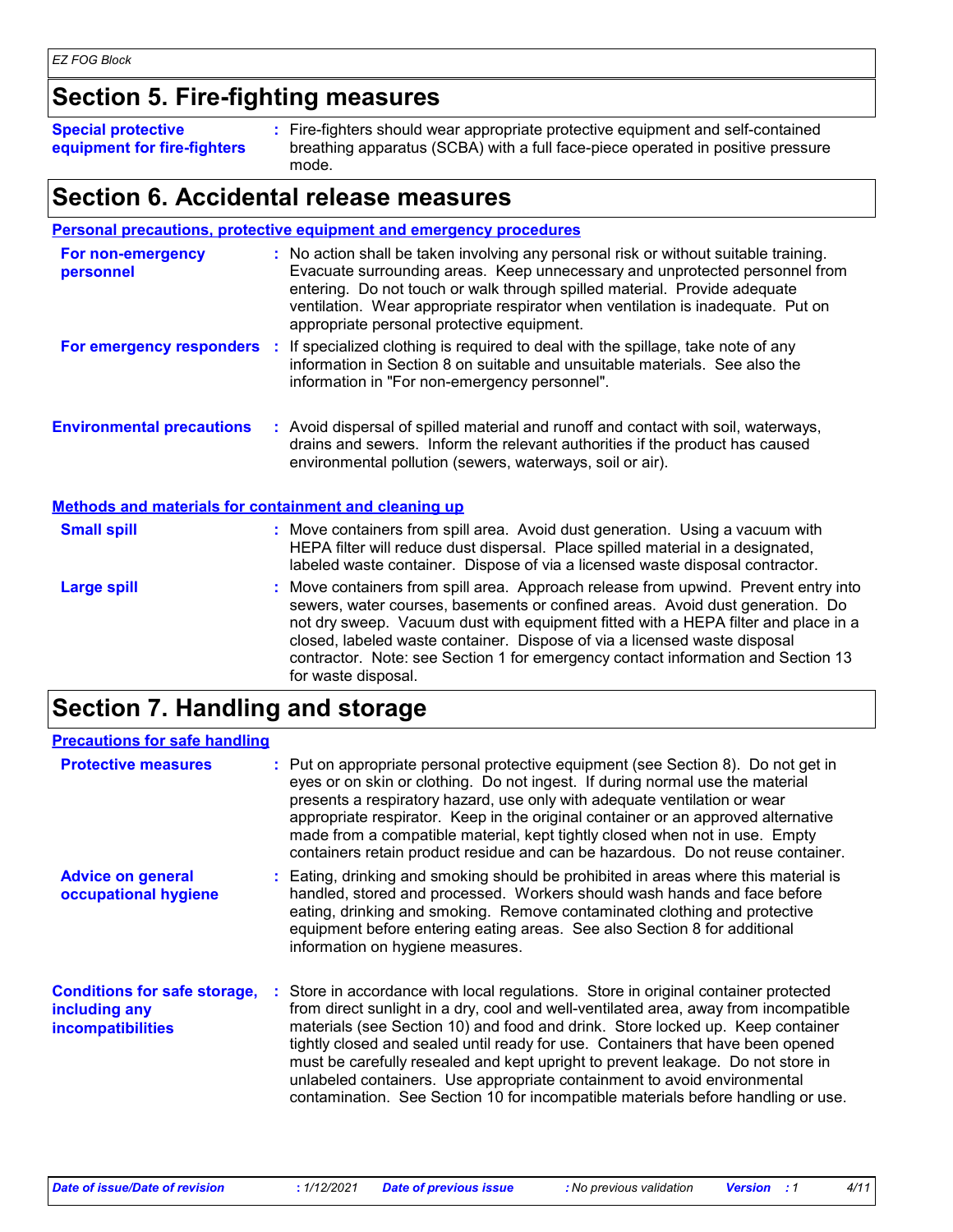# **Section 8. Exposure controls/personal protection**

#### **Control parameters**

#### **Occupational exposure limits**

| <b>Ingredient name</b> | <b>Exposure limits</b>                                                                                                                                                                                                                                                                                                                                                                                             |
|------------------------|--------------------------------------------------------------------------------------------------------------------------------------------------------------------------------------------------------------------------------------------------------------------------------------------------------------------------------------------------------------------------------------------------------------------|
| magnesium distearate   | CA Alberta Provincial (Canada, 6/2018).<br>8 hrs OEL: 10 mg/m <sup>3</sup> 8 hours.<br><b>CA British Columbia Provincial (Canada,</b><br>7/2018).<br>TWA: 10 mg/m <sup>3</sup> 8 hours.<br>CA Ontario Provincial (Canada, 1/2018).<br>TWA: 10 mg/m <sup>3</sup> 8 hours.<br><b>CA Saskatchewan Provincial (Canada,</b><br>7/2013).<br>STEL: 20 mg/m <sup>3</sup> 15 minutes.<br>TWA: 10 mg/m <sup>3</sup> 8 hours. |

| <b>Appropriate engineering</b><br><b>controls</b> | : If user operations generate dust, fumes, gas, vapor or mist, use process enclosures,<br>local exhaust ventilation or other engineering controls to keep worker exposure to<br>airborne contaminants below any recommended or statutory limits.                                                                                |
|---------------------------------------------------|---------------------------------------------------------------------------------------------------------------------------------------------------------------------------------------------------------------------------------------------------------------------------------------------------------------------------------|
| <b>Environmental exposure</b><br><b>controls</b>  | : Emissions from ventilation or work process equipment should be checked to ensure<br>they comply with the requirements of environmental protection legislation. In some<br>cases, fume scrubbers, filters or engineering modifications to the process<br>equipment will be necessary to reduce emissions to acceptable levels. |

| Individual protection measures |  |
|--------------------------------|--|
|--------------------------------|--|

| <b>Hygiene measures</b>      | : Wash hands, forearms and face thoroughly after handling chemical products, before<br>eating, smoking and using the lavatory and at the end of the working period.<br>Appropriate techniques should be used to remove potentially contaminated clothing.<br>Wash contaminated clothing before reusing. Ensure that eyewash stations and<br>safety showers are close to the workstation location.                                                                                                                                                                                                                         |
|------------------------------|---------------------------------------------------------------------------------------------------------------------------------------------------------------------------------------------------------------------------------------------------------------------------------------------------------------------------------------------------------------------------------------------------------------------------------------------------------------------------------------------------------------------------------------------------------------------------------------------------------------------------|
| <b>Eye/face protection</b>   | Safety eyewear complying with an approved standard should be used when a risk<br>assessment indicates this is necessary to avoid exposure to liquid splashes, mists,<br>gases or dusts. If contact is possible, the following protection should be worn,<br>unless the assessment indicates a higher degree of protection: chemical splash<br>goggles and/or face shield. If inhalation hazards exist, a full-face respirator may be<br>required instead. Recommended: safety glasses with side-shields.                                                                                                                  |
| <b>Skin protection</b>       |                                                                                                                                                                                                                                                                                                                                                                                                                                                                                                                                                                                                                           |
| <b>Hand protection</b>       | : Chemical-resistant, impervious gloves complying with an approved standard should<br>be worn at all times when handling chemical products if a risk assessment indicates<br>this is necessary. Considering the parameters specified by the glove manufacturer,<br>check during use that the gloves are still retaining their protective properties. It<br>should be noted that the time to breakthrough for any glove material may be<br>different for different glove manufacturers. In the case of mixtures, consisting of<br>several substances, the protection time of the gloves cannot be accurately<br>estimated. |
| <b>Body protection</b>       | : Personal protective equipment for the body should be selected based on the task<br>being performed and the risks involved and should be approved by a specialist<br>before handling this product. Recommended: Protective gloves                                                                                                                                                                                                                                                                                                                                                                                        |
| <b>Other skin protection</b> | : Appropriate footwear and any additional skin protection measures should be<br>selected based on the task being performed and the risks involved and should be<br>approved by a specialist before handling this product.                                                                                                                                                                                                                                                                                                                                                                                                 |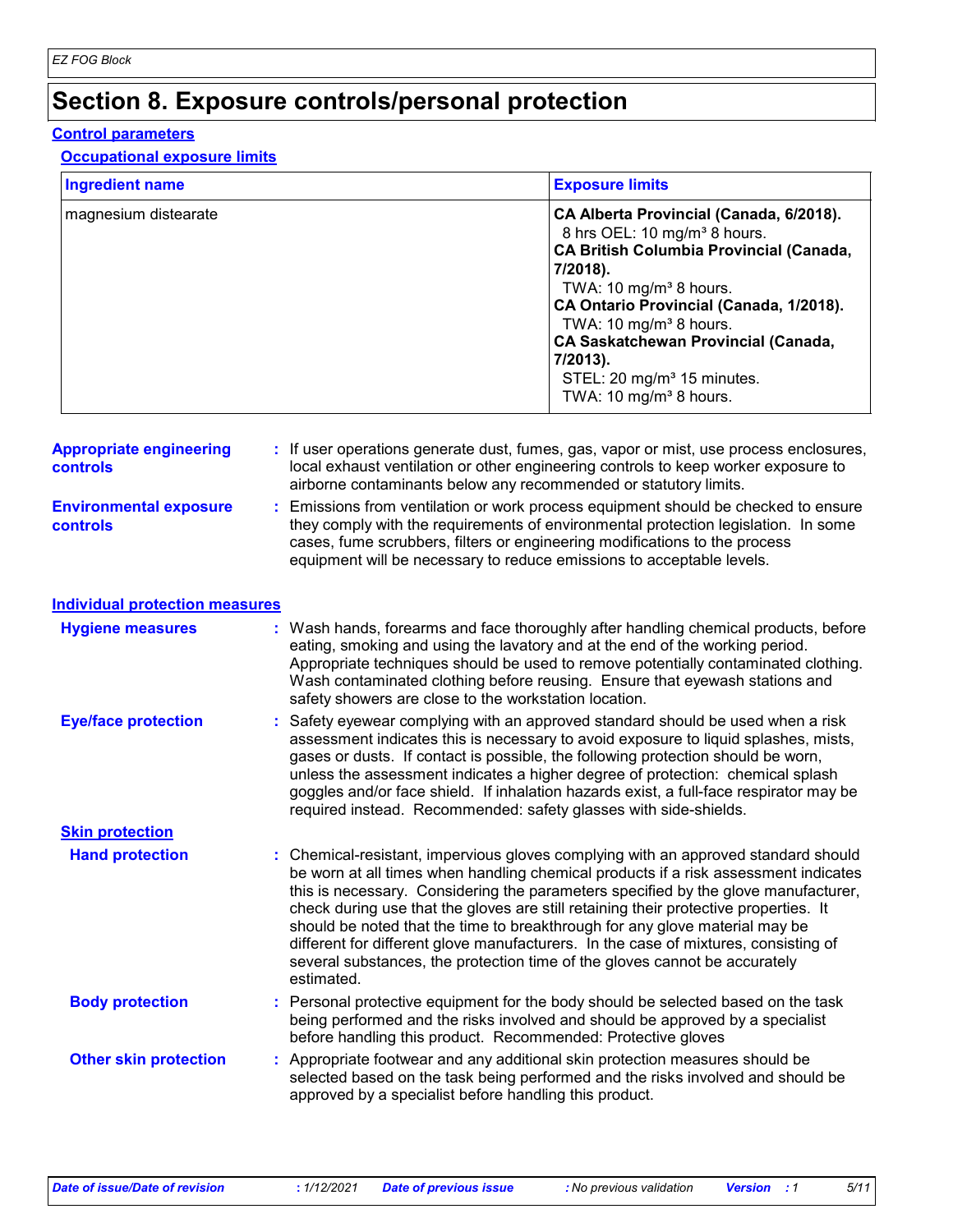### **Section 8. Exposure controls/personal protection**

#### **Respiratory protection :**

: Based on the hazard and potential for exposure, select a respirator that meets the appropriate standard or certification. Respirators must be used according to a respiratory protection program to ensure proper fitting, training, and other important aspects of use.

### **Section 9. Physical and chemical properties**

| <b>Appearance</b>                                      |                                                                    |
|--------------------------------------------------------|--------------------------------------------------------------------|
| <b>Physical state</b>                                  | $:$ Solid.                                                         |
| <b>Color</b>                                           | Orange.                                                            |
| Odor                                                   | Odorless.                                                          |
| <b>Odor threshold</b>                                  | Not available.                                                     |
| pH                                                     | Not applicable.                                                    |
| <b>Melting point</b>                                   | Not available.                                                     |
| <b>Boiling point</b>                                   | Not available.                                                     |
| <b>Flash point</b>                                     | Closed cup: Not applicable. [Product does not sustain combustion.] |
| <b>Evaporation rate</b>                                | Not available.                                                     |
| <b>Flammability (solid, gas)</b>                       | Not available.                                                     |
| <b>Lower and upper explosive</b><br>(flammable) limits | : Not available.                                                   |
| <b>Vapor pressure</b>                                  | $:$ Not available.                                                 |
| <b>Vapor density</b>                                   | Not available.                                                     |
| <b>Relative density</b>                                | Not available.                                                     |
| <b>Solubility</b>                                      | Not available.                                                     |
| <b>Solubility in water</b>                             | Not available.                                                     |
| <b>Partition coefficient: n-</b><br>octanol/water      | : Not available.                                                   |
| <b>Auto-ignition temperature</b>                       | $:$ Not available.                                                 |
| <b>Decomposition temperature</b>                       | $:$ Not available.                                                 |
| <b>Viscosity</b>                                       | : Not available.                                                   |
| Flow time (ISO 2431)                                   | : Not available.                                                   |

### **Section 10. Stability and reactivity**

| <b>Reactivity</b>                            | : No specific test data related to reactivity available for this product or its ingredients.              |
|----------------------------------------------|-----------------------------------------------------------------------------------------------------------|
| <b>Chemical stability</b>                    | : The product is stable.                                                                                  |
| <b>Possibility of hazardous</b><br>reactions | : Under normal conditions of storage and use, hazardous reactions will not occur.                         |
| <b>Conditions to avoid</b>                   | : No specific data.                                                                                       |
| <b>Incompatible materials</b>                | : Not available.                                                                                          |
| <b>Hazardous decomposition</b><br>products   | : Under normal conditions of storage and use, hazardous decomposition products<br>should not be produced. |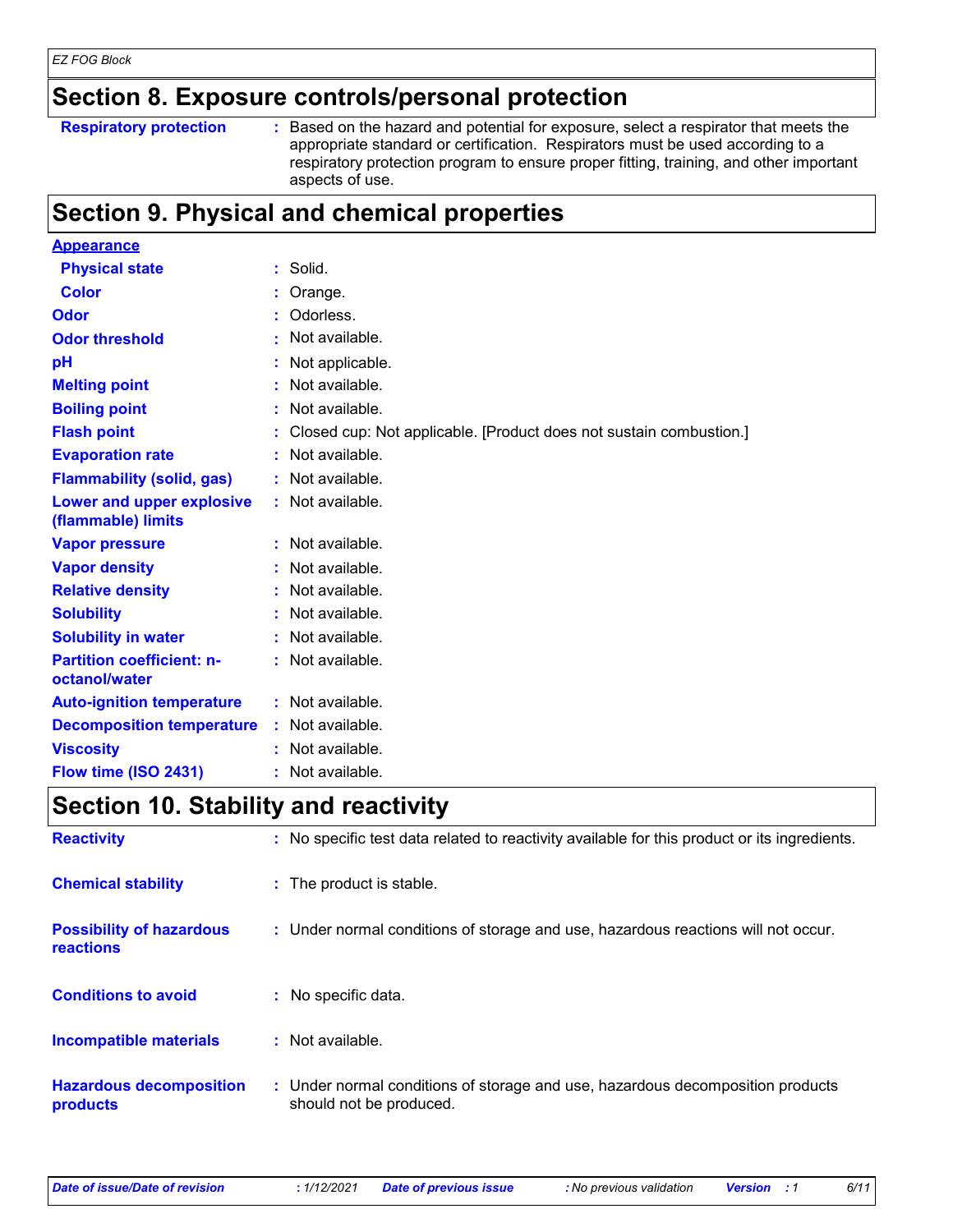### **Section 11. Toxicological information**

#### **Information on toxicological effects**

#### **Acute toxicity**

| <b>Product/ingredient name</b>                                     | <b>Result</b> | <b>Species</b> | <b>Dose</b>  | <b>Exposure</b> |
|--------------------------------------------------------------------|---------------|----------------|--------------|-----------------|
| Benzenesulfonic acid,<br>C10-13-alkyl derivatives,<br>sodium salts | LD50 Oral     | Rat            | 404 mg/kg    |                 |
| magnesium distearate                                               | LD50 Oral     | Rat            | >10000 mg/kg |                 |

#### **Irritation/Corrosion**

| <b>Product/ingredient name</b>                                       | <b>Result</b>            | <b>Species</b> | <b>Score</b> | <b>Exposure</b> | <b>Observation</b> |
|----------------------------------------------------------------------|--------------------------|----------------|--------------|-----------------|--------------------|
| l Benzenesulfonic acid.<br>C10-13-alkyl derivatives,<br>sodium salts | Skin - Moderate irritant | Rabbit         |              | 0.5 Mililiters  |                    |

#### **Sensitization**

Not available.

#### **Mutagenicity**

Not available.

#### **Carcinogenicity**

Not available.

#### **Reproductive toxicity**

Not available.

#### **Teratogenicity**

Not available.

#### **Specific target organ toxicity (single exposure)**

| <b>Name</b>          | <b>Category</b> | <b>Boute of</b><br>exposure | <b>Target organs</b>            |
|----------------------|-----------------|-----------------------------|---------------------------------|
| magnesium distearate | Category 3      | Not applicable.             | Respiratory tract<br>irritation |

#### **Specific target organ toxicity (repeated exposure)**

Not available.

#### **Aspiration hazard**

Not available.

| <b>Information on the likely</b><br>routes of exposure | : Routes of entry anticipated: Oral.<br>Routes of entry not anticipated: Dermal, Inhalation. |
|--------------------------------------------------------|----------------------------------------------------------------------------------------------|
| <b>Potential acute health effects</b>                  |                                                                                              |
| <b>Eye contact</b>                                     | : Causes serious eye damage.                                                                 |
| <b>Inhalation</b>                                      | : No known significant effects or critical hazards.                                          |
| <b>Skin contact</b>                                    | : Causes skin irritation.                                                                    |
| <b>Ingestion</b>                                       | : No known significant effects or critical hazards.                                          |

#### **Symptoms related to the physical, chemical and toxicological characteristics**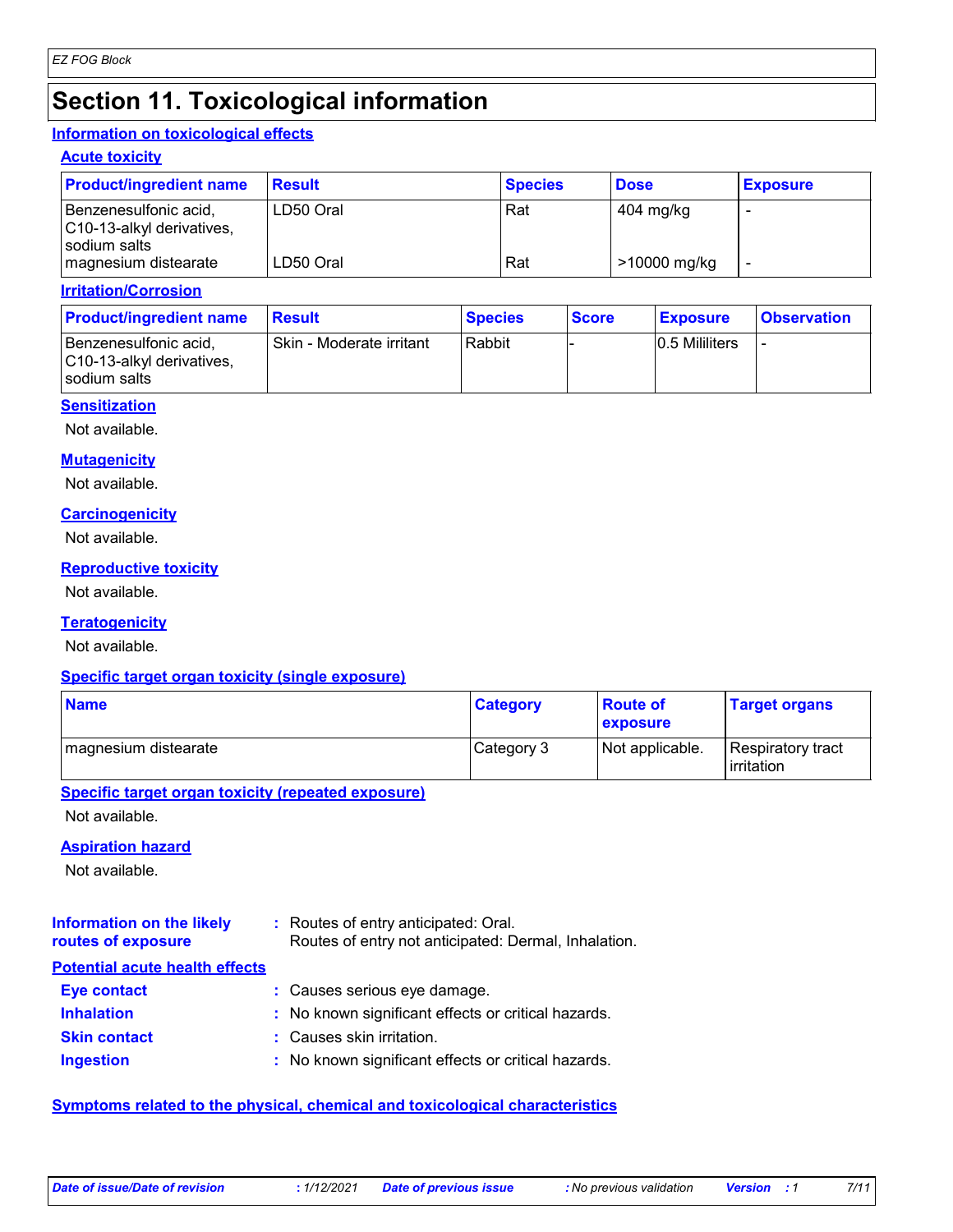# **Section 11. Toxicological information**

| <b>Eye contact</b>  | : Adverse symptoms may include the following:<br>pain<br>watering<br>redness                           |
|---------------------|--------------------------------------------------------------------------------------------------------|
| <b>Inhalation</b>   | : No specific data.                                                                                    |
| <b>Skin contact</b> | : Adverse symptoms may include the following:<br>pain or irritation<br>redness<br>blistering may occur |
| <b>Ingestion</b>    | : Adverse symptoms may include the following:<br>stomach pains                                         |

|                                                   | Delayed and immediate effects and also chronic effects from short and long term exposure |
|---------------------------------------------------|------------------------------------------------------------------------------------------|
| <b>Short term exposure</b>                        |                                                                                          |
| <b>Potential immediate</b><br>effects             | $:$ Not available.                                                                       |
| <b>Potential delayed effects : Not available.</b> |                                                                                          |
| <b>Long term exposure</b>                         |                                                                                          |
| <b>Potential immediate</b><br>effects             | $:$ Not available.                                                                       |
| <b>Potential delayed effects : Not available.</b> |                                                                                          |
| <b>Potential chronic health effects</b>           |                                                                                          |
| Not available.                                    |                                                                                          |
| <b>General</b>                                    | : No known significant effects or critical hazards.                                      |
| <b>Carcinogenicity</b>                            | : No known significant effects or critical hazards.                                      |
| <b>Mutagenicity</b>                               | : No known significant effects or critical hazards.                                      |
| <b>Teratogenicity</b>                             | : No known significant effects or critical hazards.                                      |
| <b>Developmental effects</b>                      | : No known significant effects or critical hazards.                                      |
| <b>Fertility effects</b>                          | : No known significant effects or critical hazards.                                      |

### **Numerical measures of toxicity**

| <b>Acute toxicity estimates</b> |                  |  |  |
|---------------------------------|------------------|--|--|
| Route                           | <b>ATE value</b> |  |  |
| Oral                            | 2238.23 mg/kg    |  |  |

# **Section 12. Ecological information**

#### **Toxicity**

| <b>Product/ingredient name</b>                                                                           | <b>Result</b>                                                         | <b>Species</b>                                                                                                                      | <b>Exposure</b> |
|----------------------------------------------------------------------------------------------------------|-----------------------------------------------------------------------|-------------------------------------------------------------------------------------------------------------------------------------|-----------------|
| Benzenesulfonic acid,<br>C10-13-alkyl derivatives,<br>sodium salts<br>Amides, coco, N-<br>(hydroxyethyl) | Acute LC50 5 mg/l Fresh water<br>Acute LC50 >100000 µg/l Marine water | Fish - Oncorhynchus mykiss -<br>Juvenile (Fledgling, Hatchling,<br>Weanling)<br>Crustaceans - Crangon crangon   48 hours<br>- Adult | 96 hours        |

### **Persistence and degradability**

| Date of issue/Date of revision | 1/12/2021 | <b>Date of previous issue</b> | : No previous validation | <b>Version</b> : 1 | 8/11 |
|--------------------------------|-----------|-------------------------------|--------------------------|--------------------|------|
|--------------------------------|-----------|-------------------------------|--------------------------|--------------------|------|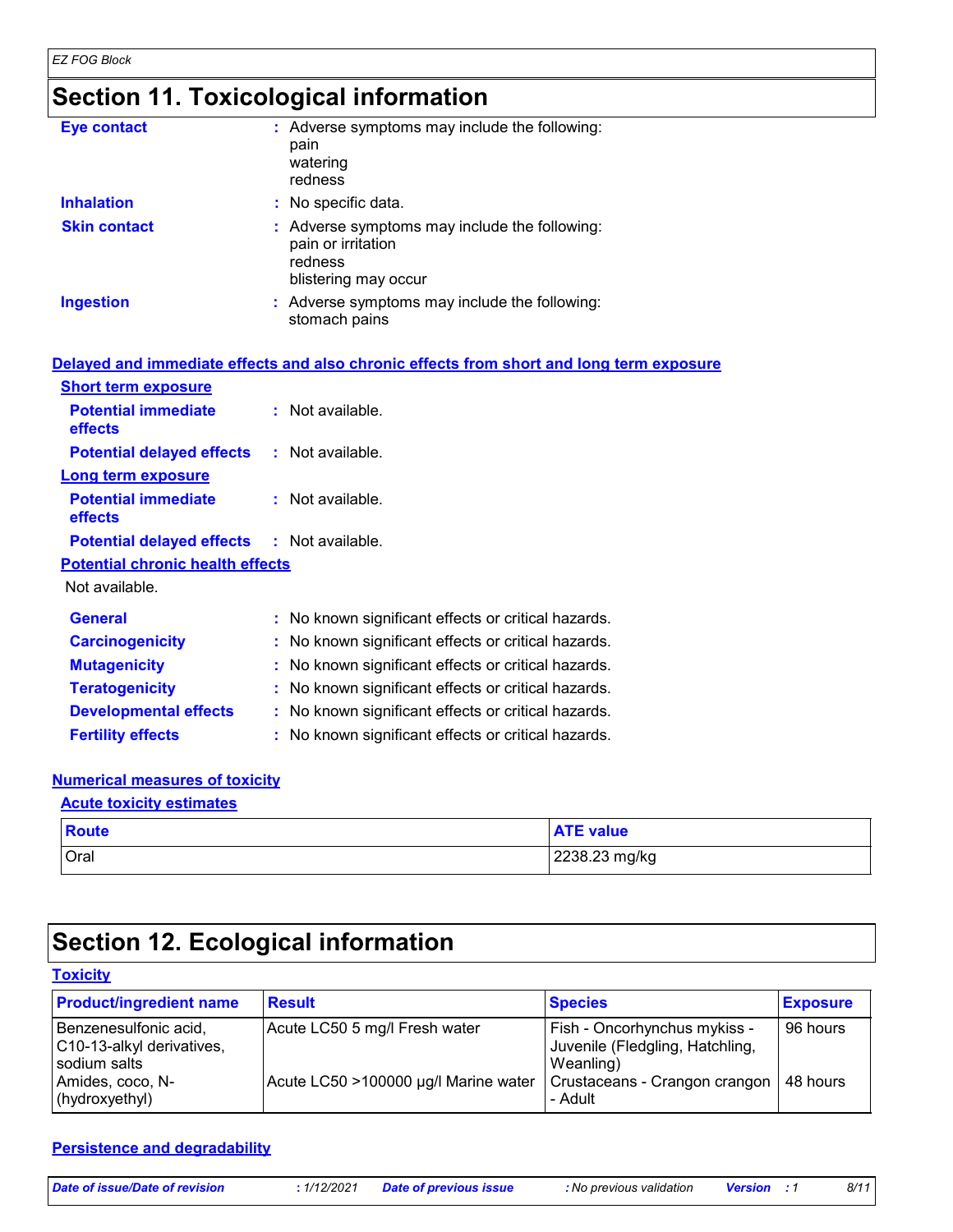### **Section 12. Ecological information**

Not available.

#### **Bioaccumulative potential**

| <b>Product/ingredient name</b>                                       | <b>LogP</b> <sub>ow</sub> | <b>BCF</b> | <b>Potential</b> |
|----------------------------------------------------------------------|---------------------------|------------|------------------|
| Benzenesulfonic acid,<br>C10-13-alkyl derivatives,<br>l sodium salts | 3.32                      |            | low              |

#### **Mobility in soil**

| <b>Soil/water partition</b> | $:$ Not available. |
|-----------------------------|--------------------|
| <b>coefficient (Koc)</b>    |                    |

**Other adverse effects** : No known significant effects or critical hazards.

### **Section 13. Disposal considerations**

| <b>Disposal methods</b> | : The generation of waste should be avoided or minimized wherever possible.<br>Disposal of this product, solutions and any by-products should at all times comply<br>with the requirements of environmental protection and waste disposal legislation<br>and any regional local authority requirements. Dispose of surplus and non-<br>recyclable products via a licensed waste disposal contractor. Waste should not be<br>disposed of untreated to the sewer unless fully compliant with the requirements of<br>all authorities with jurisdiction. Waste packaging should be recycled. Incineration or<br>landfill should only be considered when recycling is not feasible. This material and<br>its container must be disposed of in a safe way. Care should be taken when<br>handling emptied containers that have not been cleaned or rinsed out. Empty |
|-------------------------|---------------------------------------------------------------------------------------------------------------------------------------------------------------------------------------------------------------------------------------------------------------------------------------------------------------------------------------------------------------------------------------------------------------------------------------------------------------------------------------------------------------------------------------------------------------------------------------------------------------------------------------------------------------------------------------------------------------------------------------------------------------------------------------------------------------------------------------------------------------|
|                         | containers or liners may retain some product residues. Avoid dispersal of spilled<br>material and runoff and contact with soil, waterways, drains and sewers.                                                                                                                                                                                                                                                                                                                                                                                                                                                                                                                                                                                                                                                                                                 |

### **Section 14. Transport information**

|                                      | <b>TDG</b><br><b>Classification</b> | <b>DOT</b><br><b>Classification</b> | <b>ADR/RID</b> | <b>IMDG</b>    | <b>IATA</b>    |
|--------------------------------------|-------------------------------------|-------------------------------------|----------------|----------------|----------------|
| <b>UN number</b>                     | Not regulated.                      | Not regulated.                      | Not regulated. | Not regulated. | Not regulated. |
| <b>UN proper</b><br>shipping name    | $\overline{a}$                      |                                     |                |                |                |
| <b>Transport</b><br>hazard class(es) |                                     |                                     |                |                |                |
| <b>Packing group</b>                 | $\blacksquare$                      |                                     |                |                |                |
| <b>Environmental</b><br>hazards      | No.                                 | No.                                 | No.            | No.            | No.            |

**Special precautions for user Transport within user's premises:** always transport in closed containers that are **:** upright and secure. Ensure that persons transporting the product know what to do in the event of an accident or spillage.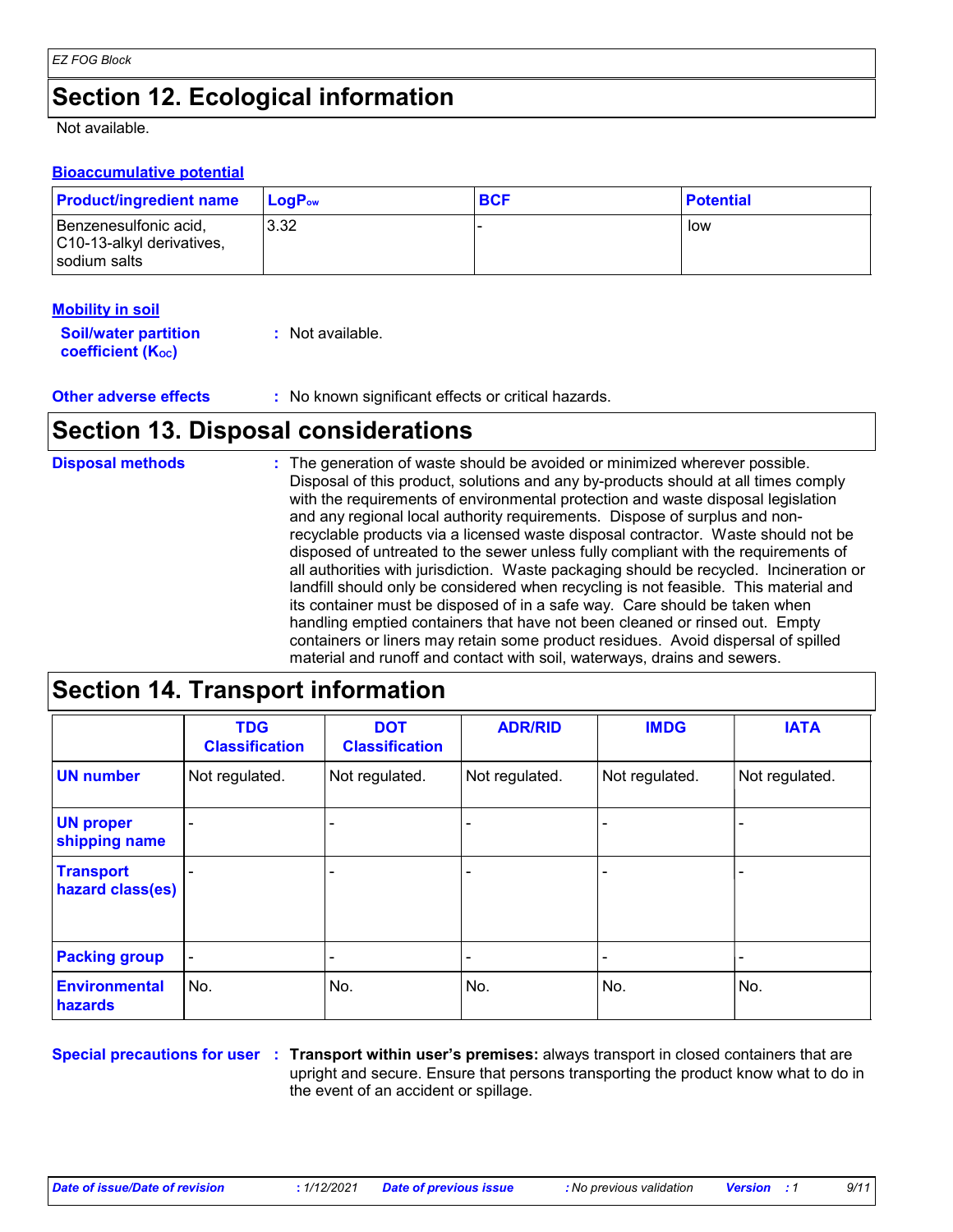### **Section 14. Transport information**

**Transport in bulk according to Annex II of MARPOL and the IBC Code :** Not available.

### **Section 15. Regulatory information**

#### **Canadian lists**

- **Canadian NPRI :** None of the components are listed.
- **CEPA Toxic substances :** None of the components are listed.

#### **International regulations**

**Chemical Weapon Convention List Schedules I, II & III Chemicals** Not listed.

#### **Montreal Protocol**

Not listed.

**Stockholm Convention on Persistent Organic Pollutants**

Not listed.

#### **Rotterdam Convention on Prior Informed Consent (PIC)**

Not listed.

### **UNECE Aarhus Protocol on POPs and Heavy Metals**

Not listed.

#### **Inventory list**

| <b>Australia</b>         | : Not determined.                                                                    |
|--------------------------|--------------------------------------------------------------------------------------|
| <b>Canada</b>            | : All components are listed or exempted.                                             |
| <b>China</b>             | : Not determined.                                                                    |
| <b>Europe</b>            | : Not determined.                                                                    |
| <b>Japan</b>             | : Japan inventory (ENCS): Not determined.<br>Japan inventory (ISHL): Not determined. |
| <b>Malaysia</b>          | : Not determined                                                                     |
| <b>New Zealand</b>       | : Not determined.                                                                    |
| <b>Philippines</b>       | : Not determined.                                                                    |
| <b>Republic of Korea</b> | : Not determined.                                                                    |
| <b>Taiwan</b>            | : Not determined.                                                                    |
| <b>Thailand</b>          | : Not determined.                                                                    |
| <b>Turkey</b>            | : Not determined.                                                                    |
| <b>United States</b>     | : All components are listed or exempted.                                             |
| <b>Viet Nam</b>          | : Not determined.                                                                    |

### **Section 16. Other information**

| <b>History</b>                    |                          |
|-----------------------------------|--------------------------|
| <b>Date of printing</b>           | : 1/12/2021              |
| Date of issue/Date of<br>revision | : 1/12/2021              |
| Date of previous issue            | : No previous validation |
| <b>Version</b>                    | : 1                      |